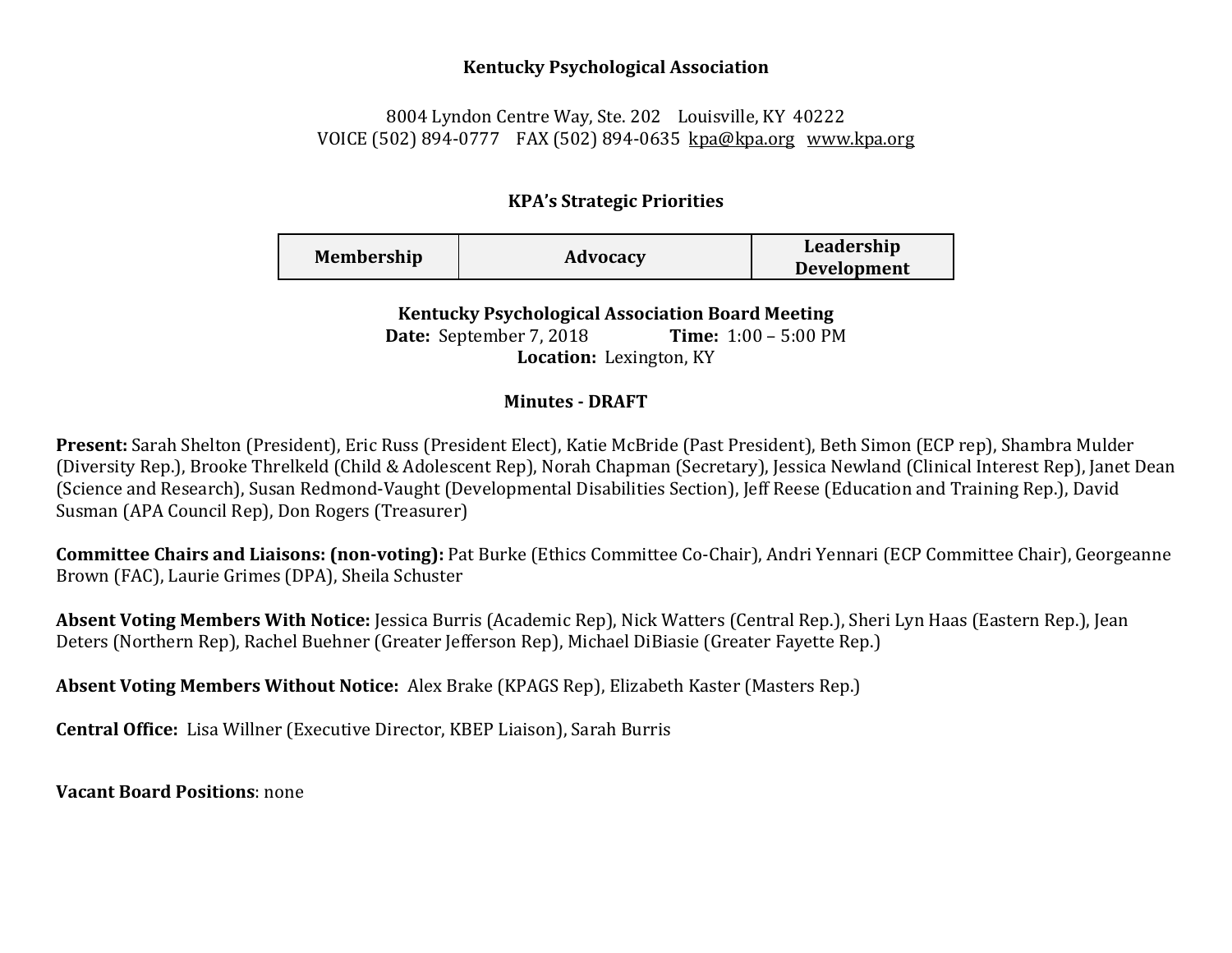| <b>TOPIC</b>                  | <b>DESCRIPTION</b>                                                                                                                     | <b>CONCLUSION</b>                      |
|-------------------------------|----------------------------------------------------------------------------------------------------------------------------------------|----------------------------------------|
| <b>Call to Order and Roll</b> | Shelton called the meeting to order at 1:06pm                                                                                          | No motion was made.                    |
| Call/President's              |                                                                                                                                        |                                        |
| <b>Remarks</b>                |                                                                                                                                        |                                        |
| <b>Approval of Minutes</b>    | Minutes were distributed prior to the meeting. No discussion or                                                                        | A motion to approve the minutes was    |
| from 6-8-2018                 | corrections.                                                                                                                           | made. Motion passed unanimously.       |
| <b>Financial Report</b>       | Financial Report was distributed prior to the meeting. Rogers                                                                          | McBride made motion to accept the      |
|                               | provided an overview of the report and a discussion followed of                                                                        | report. Motion passed unanimously.     |
|                               | highlights from the report. No concerns or questions were noted.                                                                       |                                        |
| <b>ED Report</b>              | ED Report was distributed prior to the meeting. No further                                                                             | No motion was made.                    |
|                               | discussion was made.                                                                                                                   |                                        |
| <b>DPA Report</b>             | DPA Report was distributed prior to the meeting. Reviewed                                                                              | Simon made motion to accept the        |
|                               | psychological testing codes that will be implemented January 2019.                                                                     | report. Motion passed unanimously.     |
|                               | No further discussion was made.                                                                                                        |                                        |
| <b>APA Council Report</b>     | Report was distributed prior to meeting. Susman shared highlights                                                                      | Russ made motion to accept the report. |
|                               | from the most recent APA Council meetingin August. Highlights                                                                          | Motion passed unanimously.             |
|                               | included a vote to restructure APA to increase focus on advocacy.                                                                      |                                        |
|                               | Implications for membership were discussed. Reported on                                                                                |                                        |
|                               | intersections of military psychologists and policies regarding care for                                                                |                                        |
|                               | detainees in national security settings. Susman reported that there<br>were no action updates on the Masters level psychologist issue; |                                        |
|                               | however, APA Board of Professional Affairs developed a workgroup                                                                       |                                        |
|                               | to investigate potential scope of practice.                                                                                            |                                        |
| <b>Membership Report</b>      | Membership report was distributed prior to the meeting. No further                                                                     | No motion was made.                    |
|                               | discussion was made.                                                                                                                   |                                        |
|                               |                                                                                                                                        |                                        |
| <b>Board</b>                  | Reports were previously circulated. No further discussion was held.                                                                    | No motion was made.                    |
| <b>Member/Committee</b>       |                                                                                                                                        |                                        |
| <b>Chair Reports</b>          |                                                                                                                                        |                                        |
| <b>ACTION ITEM:</b>           | Board meeting dates were presented. Board members agreed to                                                                            | Yennari made motion to accept the      |
| <b>Board Meeting Dates</b>    | meeting dates for 2019.                                                                                                                | report. Motion passed unanimously.     |
|                               |                                                                                                                                        |                                        |
| <b>ACTION ITEM:</b>           | Willner shared updates from the Legislative Committee in regards to                                                                    | Shelton made the motion to approve     |
| Approve nominee, Dr.          | members slated to rotate off. Willner shared rationale for need to re-                                                                 | Dr. Smith's re-appointment on the      |
| <b>Felicia Smith,</b>         | appointment an engaged and active member, Dr. Felicia Smith. No                                                                        | Legislative Committee.                 |
| <b>Legislative Committee</b>  | concerns or questions were noted with regards to request for Dr.                                                                       |                                        |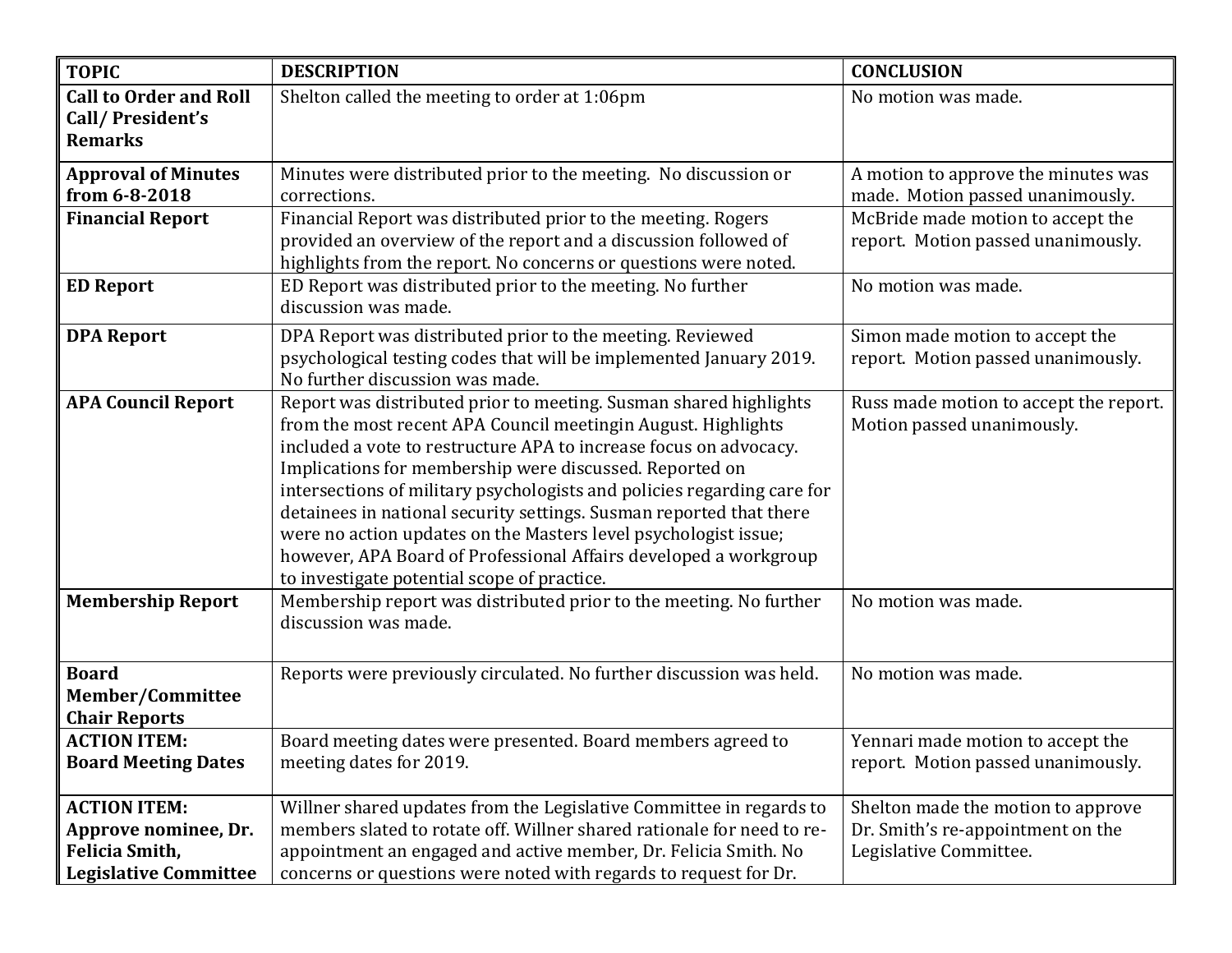|                                                                                                     | Smith's reappointment.                                                                                                                                                                                                                                                                                                                                                                                                                                                                                                                                                                           |                     |
|-----------------------------------------------------------------------------------------------------|--------------------------------------------------------------------------------------------------------------------------------------------------------------------------------------------------------------------------------------------------------------------------------------------------------------------------------------------------------------------------------------------------------------------------------------------------------------------------------------------------------------------------------------------------------------------------------------------------|---------------------|
| <b>DISCUSSION ITEM:</b><br><b>Leadership Retreat</b><br><b>Follow Up</b>                            | Shelton provided an update on the Psychology Branding Workgroup<br>purpose and current activities. Shelton encouraged members to<br>nominate themselves or others for video promoting various ways in<br>which psychology is represented in their diverse work.                                                                                                                                                                                                                                                                                                                                  | No motion was made. |
| <b>DISCUSSION ITEM:</b><br>2019 Board<br><b>Nominations</b>                                         | Russ reviewed nominations for board elections. Nominations for<br>Northern and Central Representatives are needed for the ballot.<br>Discussion of separating regions differently to improve ease in<br>nominating board members for these positions in the future.<br>Newland agreed to spearhead an investigation of how to reconfigure<br>regions for nominations.                                                                                                                                                                                                                            | No motion was made. |
| <b>DISCUSSION ITEM:</b><br><b>Strategic Plan</b><br><b>Proposed Updates</b>                         | Willner reviewed updates from the Strategic Plan Steering<br>Committee, including what items were removed given completion as<br>well as what others were in modified/added. One additional<br>strategic plan topic included advocacy at the local level. Discussed a<br>sub-goal for the Advocacy domain that may include advocating for<br>students and trainees around ability to bill for services, as well as<br>need to improve ease and timing for licensure. Discussion on<br>importance and values of increasing diversity among board<br>membership was also held as part of the plan. | No motion was made. |
| <b>DISCUSSION ITEM:</b><br><b>Building Purchase and</b><br><b>Capital Campaign</b><br><b>Update</b> | Willner reported that the KPA office has officially moved to their new<br>office space. Russ provided update on Capital Campaign efforts. The<br>first fundraising event will occur on September 28 <sup>th</sup> at 7:00pm in<br>Louisville and a second will follow in Lexington. Russ distributed<br>Capital Campaign donation cards to promote 100% board<br>participation. Russ will also be spending time at Bellarmine working<br>with students on marketing materials for the campaign.                                                                                                  | No motion was made. |
| <b>DISCUSSION ITEM:</b><br><b>Finance Committee</b><br><b>Report</b>                                | Rogers reported that the Finance Committee met and discussed the<br>financial health of the organization. Committee believed organization<br>was in well financial health. Rogers will connect with Willner on<br>specific questions related to finances.                                                                                                                                                                                                                                                                                                                                        | No motion was made. |